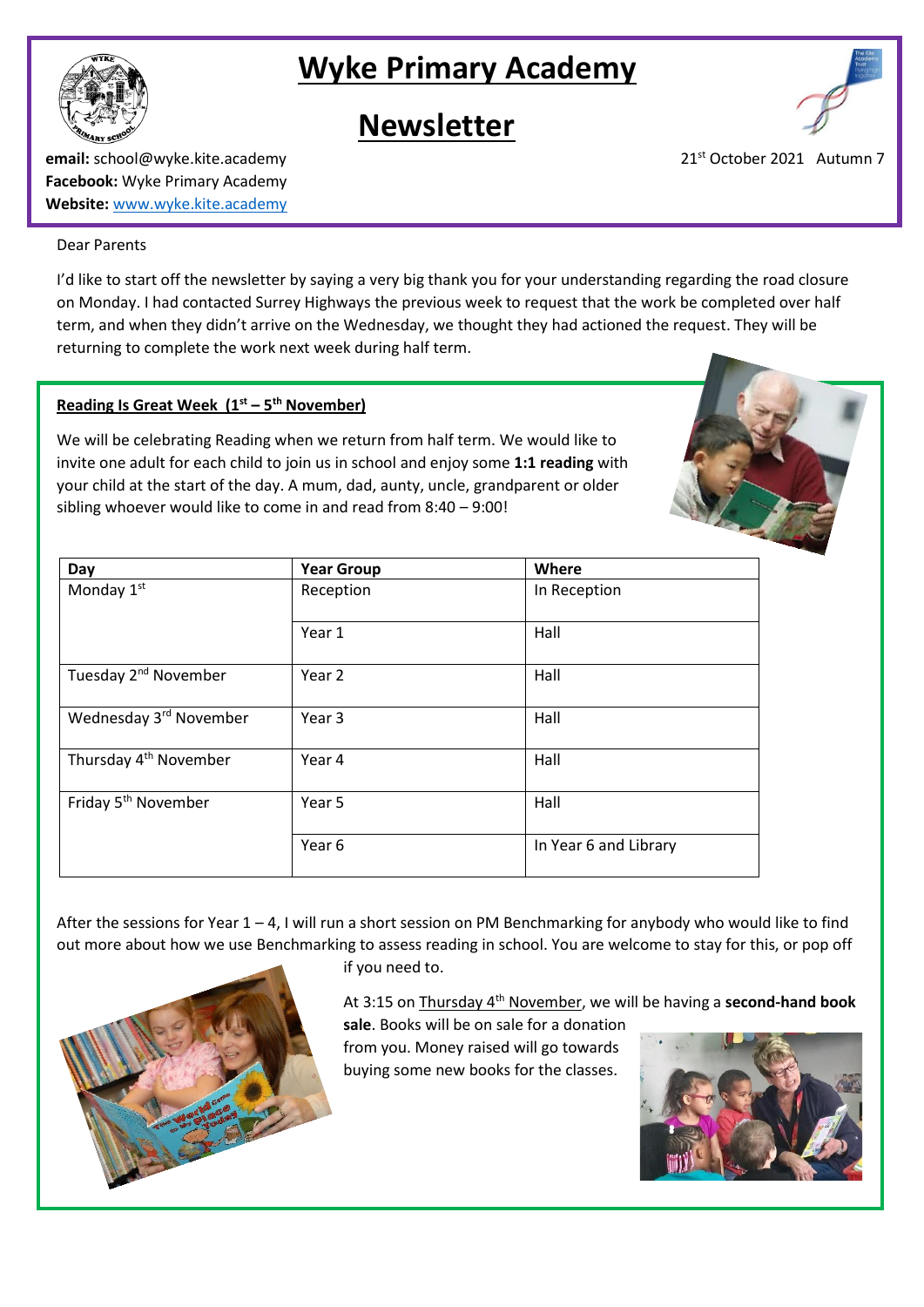#### **WRAP Club Staff**

We are looking to recruit two Play Leaders for WRAP Club. If you or somebody you know is interested in one of the positions, please speak to myself or the office.



## **Two After School Club Play Leaders Required for an immediate start for 15 hours per week or 12 hours per week**

This is a great opportunity to join the extended services team at Wyke Primary Academy. Ideal candidates will have experience of working with children and be committed to providing our pupils with a safe and enjoyable childcare environment. In return, we offer a competitive salary, a fun and fulfilling workplace, and discounted wrap-around childcare if your child is a Kite school pupil.

Term-time only, including 5 INSET days, we have 2 posts to fill:

**1 st position - Monday to Friday 3 pm – 6 pm 2 nd position – Tuesday to Friday 3pm – 6pm**

Our pay is spread over 12 months (so you'll be paid during school holidays) Kite Support Staff Tier 2 £16,748 - £20,696 **Per hour = £8.92 - £11.02**  *(5 days Pro rata £5,948 - £7,351 per annum) (4 days pro rata £4,758 - £5,880 per annum)*

We finished off the term with our annual themed week of Wyke Travels the World. Each class "travel" to a different country and explore the culture, food, landscape, language etc. These special weeks are so much fun and it really engages the children in wider learning opportunities. We have seen a plane trip to Peru, some Aboriginal painting, pizza making, French Pointillism colour wheels, Urdu writing, made Diwali lamps, Chinese Plate painting and a whole lot more! Below are some of the wonderful examples of the children's learning.



### **Reminders:**

- We will be supporting the Normandy Parish Council at Bonfire Night. We are building a guy for the bonfire, so If you are able to **donate newspapers**, please bring them into school on the first Monday back.
- Don't forget the Normandy Bonfire Event is on Thursday 4th November at Manor Fruit Farm.
- We will be starting a **Samba Drumming** after school club for KS2 after half term. If your child would like to join in, please sign up on Scopay. The club will run on a Tuesday after school for an hour.

I hope that you all have a wonderful half term break and look forward to seeing you all on Monday 1st November.

Regards, Michelle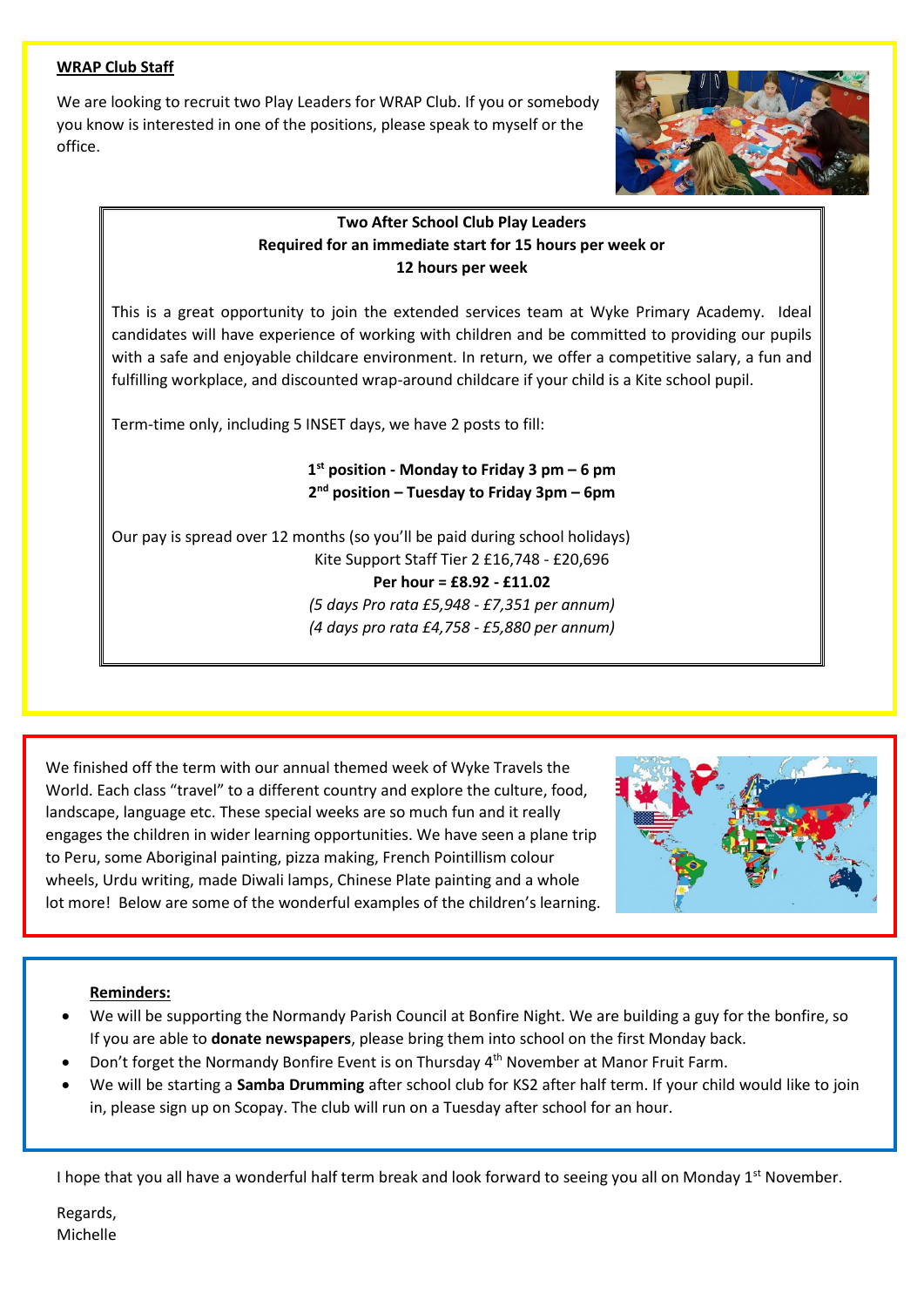